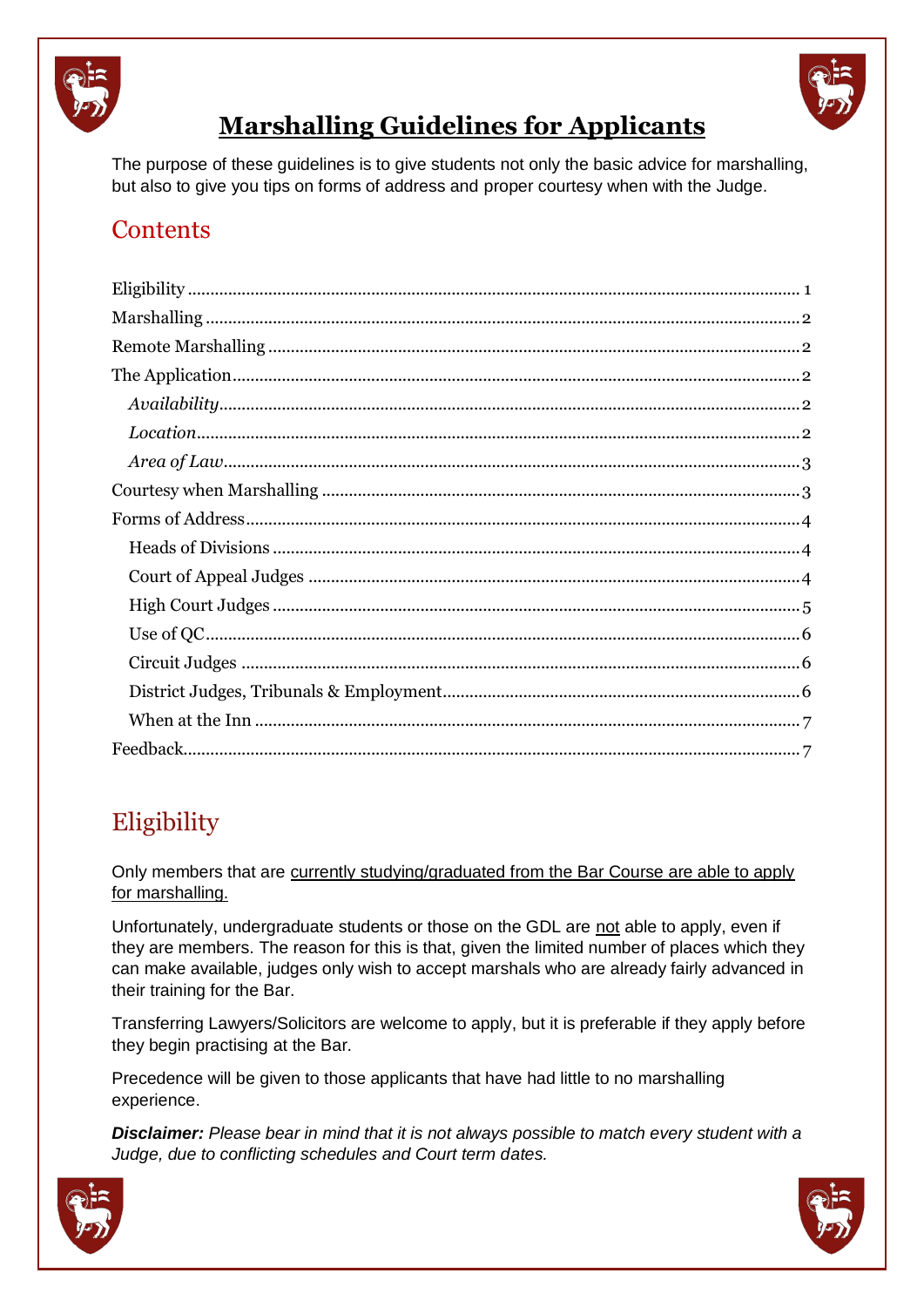



# <span id="page-1-0"></span>Marshalling

Marshalling is the term for a placement with a Judge. A member of the Inn will sit with a Judge in Court for a period of 1-5 days (average length is 3 days). As well as showing a different perspective on the courtroom itself, it can be an opportunity to speak to the judge informally, with the possibility of being invited back to the judge's chamber, which could give further insight into the workings of a court.

Each day can vary, depending on the cases that the Judge is seeing that day. A wide range of Judges are willing to take marshals, including High Court Judges, Tribunal Judges, Circuit Judges, District Judges, Recorders, and others.

**Please Note:** *If you accept a placement and subsequently cancel without good reason you will not be offered another one.*

# <span id="page-1-1"></span>Remote Marshalling

Opportunities for remote marshalling will depend on judges' availability and may be limited; applications for this option will therefore be dealt with on a case by case basis.

If your preference is for remote marshalling, please state this on your application.

## <span id="page-1-2"></span>The Application

Students can apply online. The details of the application are sent to the Education Department who will then try to match you with an available/suitable Judge.

The three most important elements of the application form are:

### <span id="page-1-3"></span>*Availability*

Students will be asked to fill out their availability. This is vital information when pairing them with a Judge. Please fill this section out with as much information as possible! It is best to factor in anything that you deem relevant, for example internal/external exam dates, holidays, hospital appointments, events etc.

#### **Please note:**

The Judge's timetable will always be prioritised, so flexibility is greatly appreciated. Once you have accepted a marshalling placement you will be expected honour the commitment.

Furthermore, marshalling is only organised within the legal term so marshalling will not be scheduled for weekends or public holidays. Judges often take holidays over Christmas, Easter, and August, so marshalling is unlikely to be available at these times.

You can access the legal term dates on the Courts and Tribunals website **[HERE](https://www.judiciary.uk/about-the-judiciary/the-justice-system/term-dates-and-sittings/term-dates/)**.

<span id="page-1-4"></span>*Location*



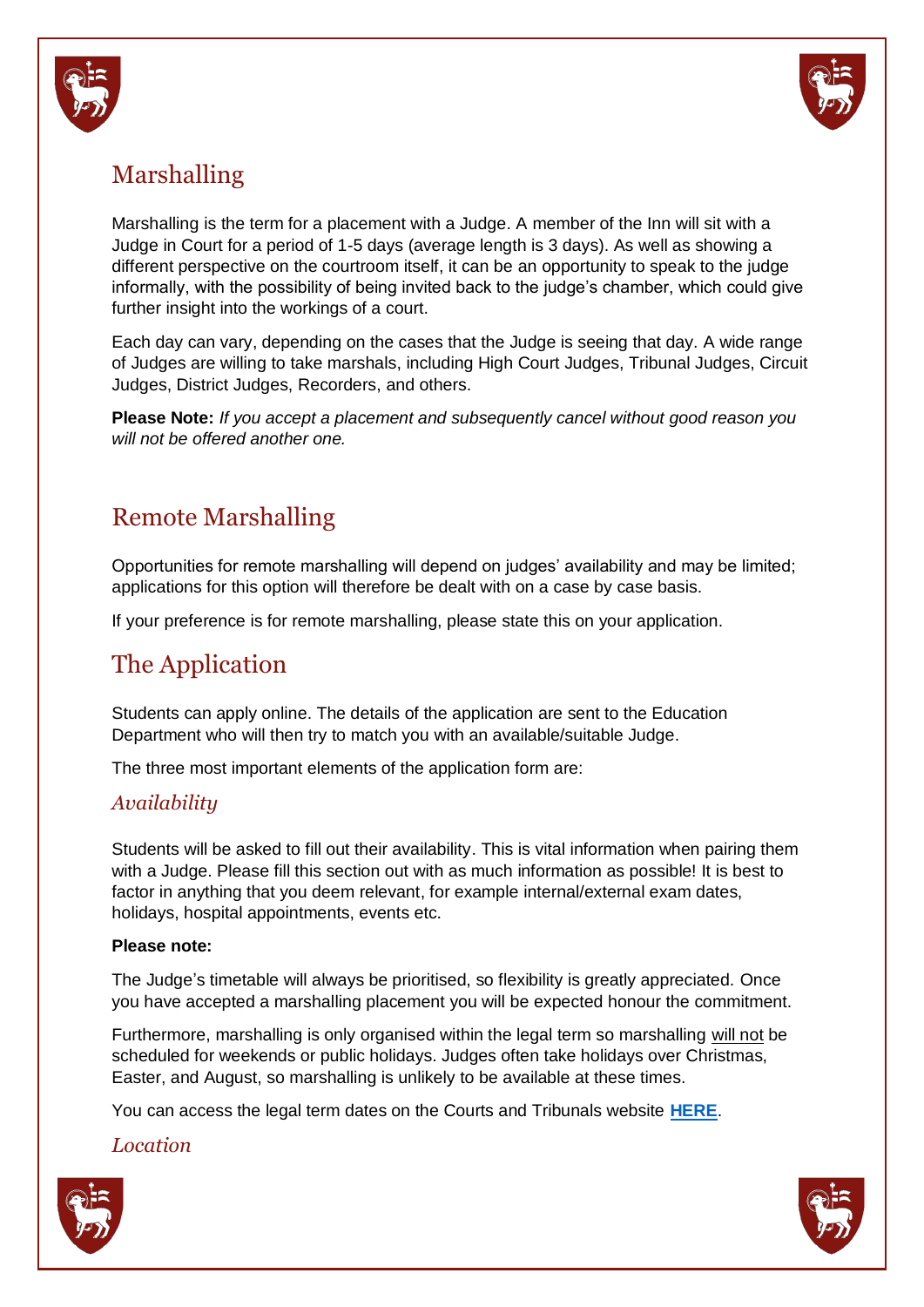

Judges sit across all the Circuits of England and Wales, so students can marshal from wherever they are based during the legal year, whether they're living at home or in rented accommodation. Nonetheless, students will be expected to travel on occasion, but it is up to the student as to how far they are willing to go.

Students are encouraged to specify their term time address and home address (and the dates they are located at each). This would give the Education Department greater flexibility when pairing students with a Judge.

Unfortunately, travel expenses cannot be refunded by the Inn.

### **For your reference, the Circuits are:**

- South East (London, Brighton...)
- Western (Bristol, Plymouth, Winchester…)
- Wales (Cardiff, Swansea…)
- Midland (Birmingham, Derby...)
- Northern (Manchester, Liverpool, Carlisle...)
- North Eastern (Leeds, Sheffield, Newcastle...)

### <span id="page-2-0"></span>*Area of Law*

Students will be asked to specify their preferred area of law. Judges *usually* sit in a specific area – Crime, Civil, Family, etc. – and although students might still be on the fence about their preference, Judges ask that students have a genuine interest in the area of law which they will see during marshalling.

# <span id="page-2-1"></span>Courtesy when Marshalling

The below points might seem obvious, but please bear with us: Judges volunteer to give up their time, making arrangements with courts to accommodate marshals, in addition to an already pressured schedule. This deserves our respect. It is polite and common courtesy to…

- Send a courtesy email to the Judge before your first day of marshalling to check everything is in order;
- Dress smartly on the day (Business Attire: dark suit or equivalent);
- Arrive on time (or slightly early) leave plenty of time to find the court and the right entrance etc. If circumstances out of your control delay you, contact the court and try to get a message to the judge and/or email them directly.
- Stay engaged throughout your time shadowing the Judge;
- Take money with you as you may need to buy coffee/lunch for yourself. If the Judge offers to buy you a coffee or make you a cup of tea be sure to thank them. They are unlikely to provide any of this for Counsel!
- Lastly, send a "Thank You" email/letter to the Judge, thanking them for their time once marshalling is finished.

You will be sent a separate document with the Judge's contact details and "what to do on the day" once you have been matched with a Judge. However, on the day, please do remember to bring some form of Photo ID with you for Security - passport, driving licence, Middle Temple Membership card etc.



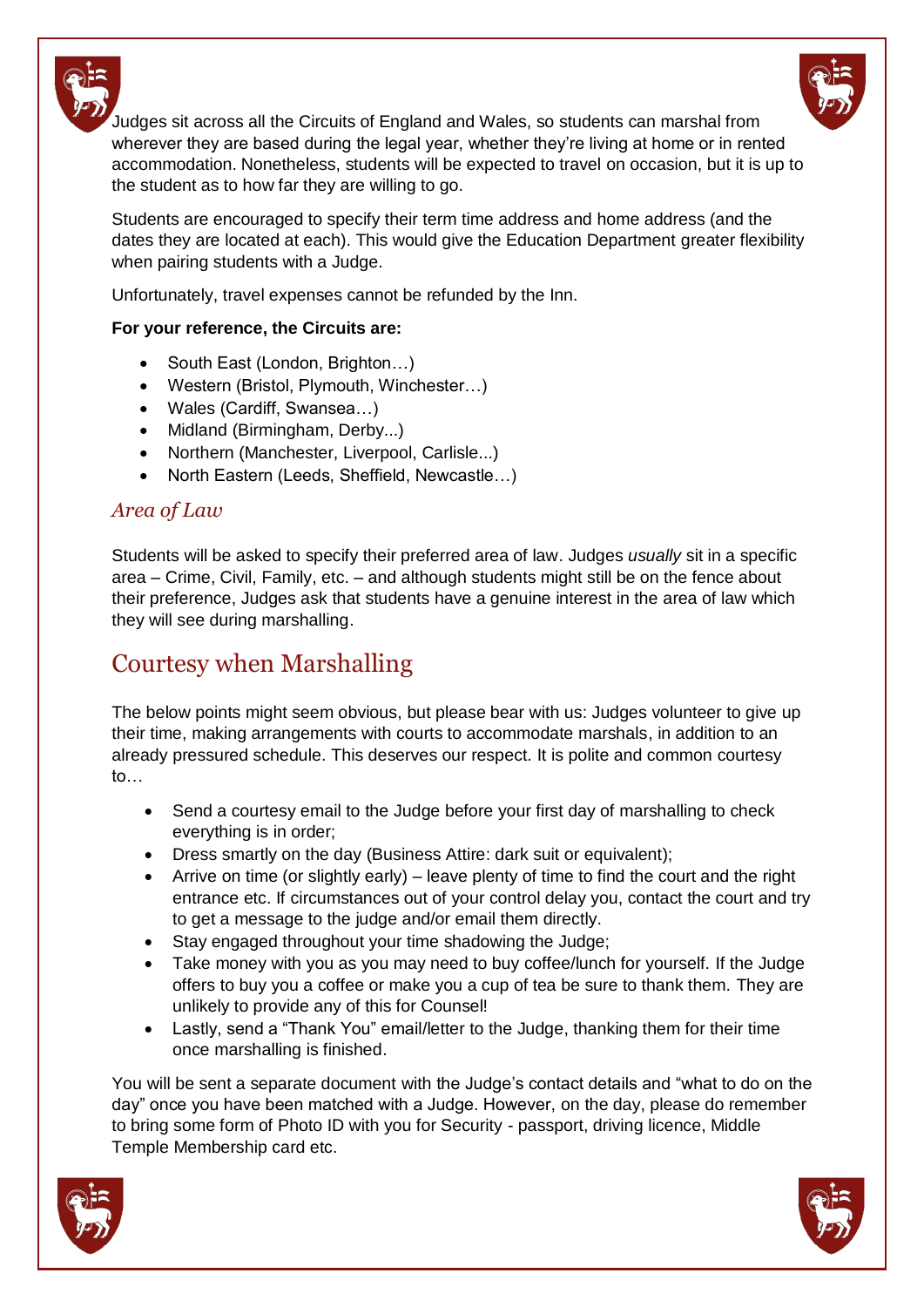Most importantly, **never be afraid to ask questions!** Marshals are a guest of the Judge and the Court, so no question is a stupid question…I'm sure they deal with much more difficult people in the courtroom.

## <span id="page-3-0"></span>Forms of Address

Although this may seem outdated to some, it is vital that you refer to a Judge correctly, whether that is via email or in-person. You'll be doing this every day in court and you don't want to insult a Judge by referring to them incorrectly...or for them to think you haven't done your homework.

Incidentally the same goes for their actual name. Make sure you spell it right and pronounce it correctly too and, if you're ever unsure, it is always more polite to simply ask them on your first meeting.

### <span id="page-3-1"></span>Heads of Divisions

The Heads of the Divisions of the Supreme Court, that is the Lord Chief Justice, the Master of the Rolls, the President of the Family Division / Queen's Bench / Court of Protection, and the Vice-Chancellor, who are always Privy Counsellors, should be addressed as follows:

| Via email or letter                                                                                                                                                                                                                                                                                                                                                                                   | <b>In Court</b>                              |
|-------------------------------------------------------------------------------------------------------------------------------------------------------------------------------------------------------------------------------------------------------------------------------------------------------------------------------------------------------------------------------------------------------|----------------------------------------------|
| Address them in correspondence according to their<br>full title, as listed below, and begin the letter 'Dear<br>' using the words in <b>bold</b> .                                                                                                                                                                                                                                                    | Call them 'My Lord' or 'My Lady' in<br>court |
| The Right Honourable The Lord Chief<br>٠<br><b>Justice of England and Wales</b><br>The Right Honourable The Master of the<br>٠<br><b>Rolls</b><br>The Right Honourable The President of the<br>$\bullet$<br>Queen's Bench Division<br>The Right Honourable The President of the<br>٠<br>Family Division / Court of Protection<br>The Right Honourable The Chancellor of the<br>٠<br><b>High Court</b> |                                              |

### <span id="page-3-2"></span>Court of Appeal Judges

The ordinary judges of the Court of Appeal, who are in all cases Privy Counsellors, are Lords or Lady Justices. They should be addressed:

| Via email or letter                                                                                                     | In Court                                                            |
|-------------------------------------------------------------------------------------------------------------------------|---------------------------------------------------------------------|
| If you are writing about a professional<br>matter you address the envelope as<br>"The Rt. Hon. Lord [or Lady] Justice " | Their full official title is "Lord [or Lady]<br>Justice of Appeal." |
| You start the letter "Dear                                                                                              |                                                                     |
|                                                                                                                         |                                                                     |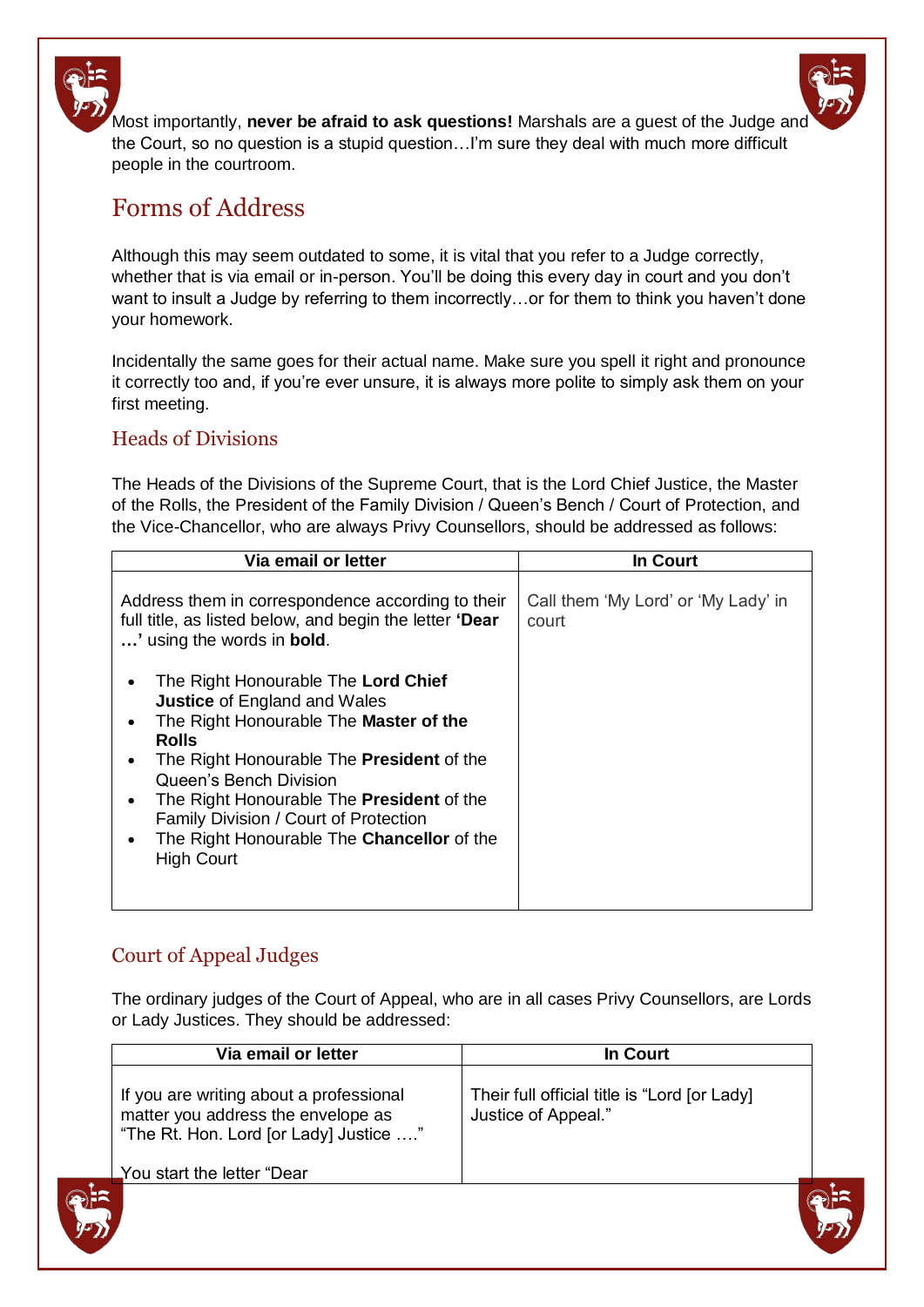| $\sqrt{2}$ |                                                                                    |                                                                                      |  |
|------------|------------------------------------------------------------------------------------|--------------------------------------------------------------------------------------|--|
|            | Lord/Lady Justice," or simply "Dear Judge."                                        | You address them in court as "My Lord" or<br>"My Lady." You refer to a member of the |  |
|            | For instance:                                                                      | Court as "Lord Justice" or "Lady Justice".                                           |  |
|            | The Right Honourable Lord Justice Smith<br>(Dear Lord Justice)                     |                                                                                      |  |
|            | Or                                                                                 |                                                                                      |  |
|            | The Right Honourable Lady Justice Smith<br>DBE [always DBE]<br>(Dear Lady Justice) |                                                                                      |  |

**NB:** The Judge's forename is never incorporated in his official title unless there are two Judges with the same or a similar surname, in which case the junior of the two uses his forename name and surname, as for example:

The Right Honourable Lord Justice Christopher Smith

### <span id="page-4-0"></span>High Court Judges

| Via email or letter                                                                                                                                                                                                                                                                  | In Court                                                                                                                                                                                                                                                                                |
|--------------------------------------------------------------------------------------------------------------------------------------------------------------------------------------------------------------------------------------------------------------------------------------|-----------------------------------------------------------------------------------------------------------------------------------------------------------------------------------------------------------------------------------------------------------------------------------------|
| If you are writing about a professional<br>matter you address the envelope as<br>"The Hon. Mr Justice " or "The Hon Mrs<br>Justice  DBE." You can begin the letter<br>"Dear Judge" or "Dear Mr or Mrs Justice<br>For instance:<br>The Honourable Mr Justice Williams<br>(Dear Judge) | You address these as "My Lord" or "My<br>Lady".<br>You refer to them as "Mr Justice Garnham"<br>or "Mrs Justice Garnham."<br>Sometimes a Deputy High Court Judge<br>(usually a senior QC) may sit on the High<br>Court Bench. They are still called "My Lord"<br>or "My Lady" in Court. |
| Or<br>The Honourable Mrs Justice Williams DBE<br>(Dear Judge)                                                                                                                                                                                                                        |                                                                                                                                                                                                                                                                                         |

The Judge's first name is never incorporated in his official title unless there are two Judges with the same or a similar surname, in which case the junior of the two uses his first and surname.

#### Judges as Knights and Dames

High Court Judges are made Knights Bachelor as soon as possible after their appointment and should be addressed accordingly in their private capacities, as for example:

The Honourable Sir John Williams



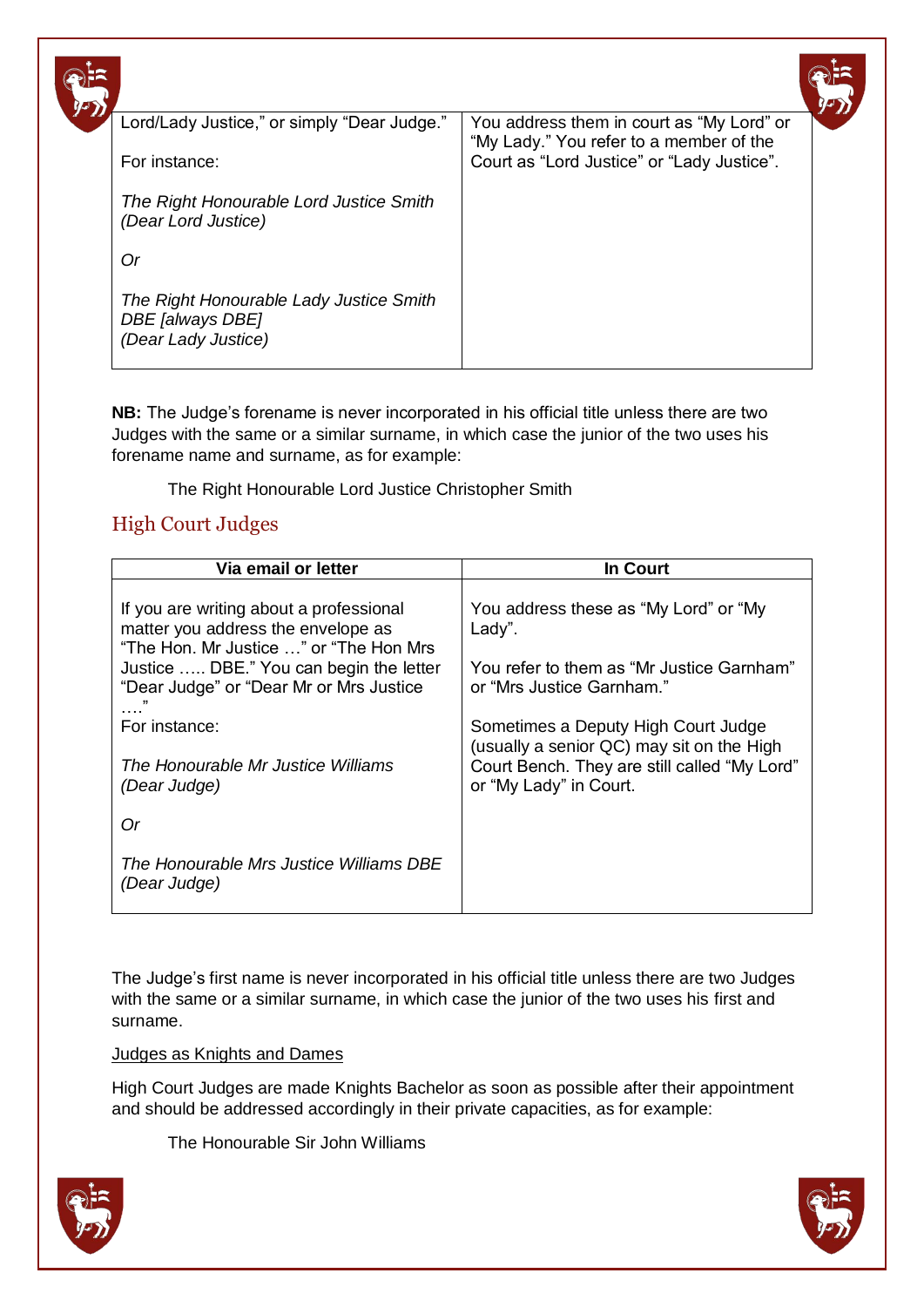

Women High Court Judges are made Dames of the British Empire, and the suffix DBE should always be added after their names. Thus in their private capacity they are for example:

The Honourable Dame Joan Williams DBE

## <span id="page-5-0"></span>Use of QC

A High Court Judge or above is never given the letters 'QC' after his or her name, even if, as is usually the case, he or she was a Queen's Counsel when he was at the Bar.

### <span id="page-5-1"></span>Circuit Judges

| Via email or letter                                                                                                                                                                                                     | In Court                                                                                                                                                                                                       |
|-------------------------------------------------------------------------------------------------------------------------------------------------------------------------------------------------------------------------|----------------------------------------------------------------------------------------------------------------------------------------------------------------------------------------------------------------|
| When writing to a circuit judge the envelope<br>says "His/Her Honour Judge<br>" This can be shortened to "HHJ " You<br>start an email/letter "Dear Judge,"<br>For instance:<br>His Honour Judge Gosling<br>(Dear Judge) | These may sit in crime or in civil $-$ if the<br>latter, in the County Court. They are<br>addressed in court as "Your Honour".<br>When referring to a circuit judge one says<br>"His/Her Honour Judge Gosling" |
| Or                                                                                                                                                                                                                      |                                                                                                                                                                                                                |
| Her Honour Judge Gosling<br>(Dear Judge)                                                                                                                                                                                |                                                                                                                                                                                                                |
| Add "QC" where appropriate                                                                                                                                                                                              |                                                                                                                                                                                                                |

## <span id="page-5-2"></span>District Judges, Tribunals & Employment

| Via<br>letter<br>-amail ar la<br>υı<br>спан |  |
|---------------------------------------------|--|
|                                             |  |